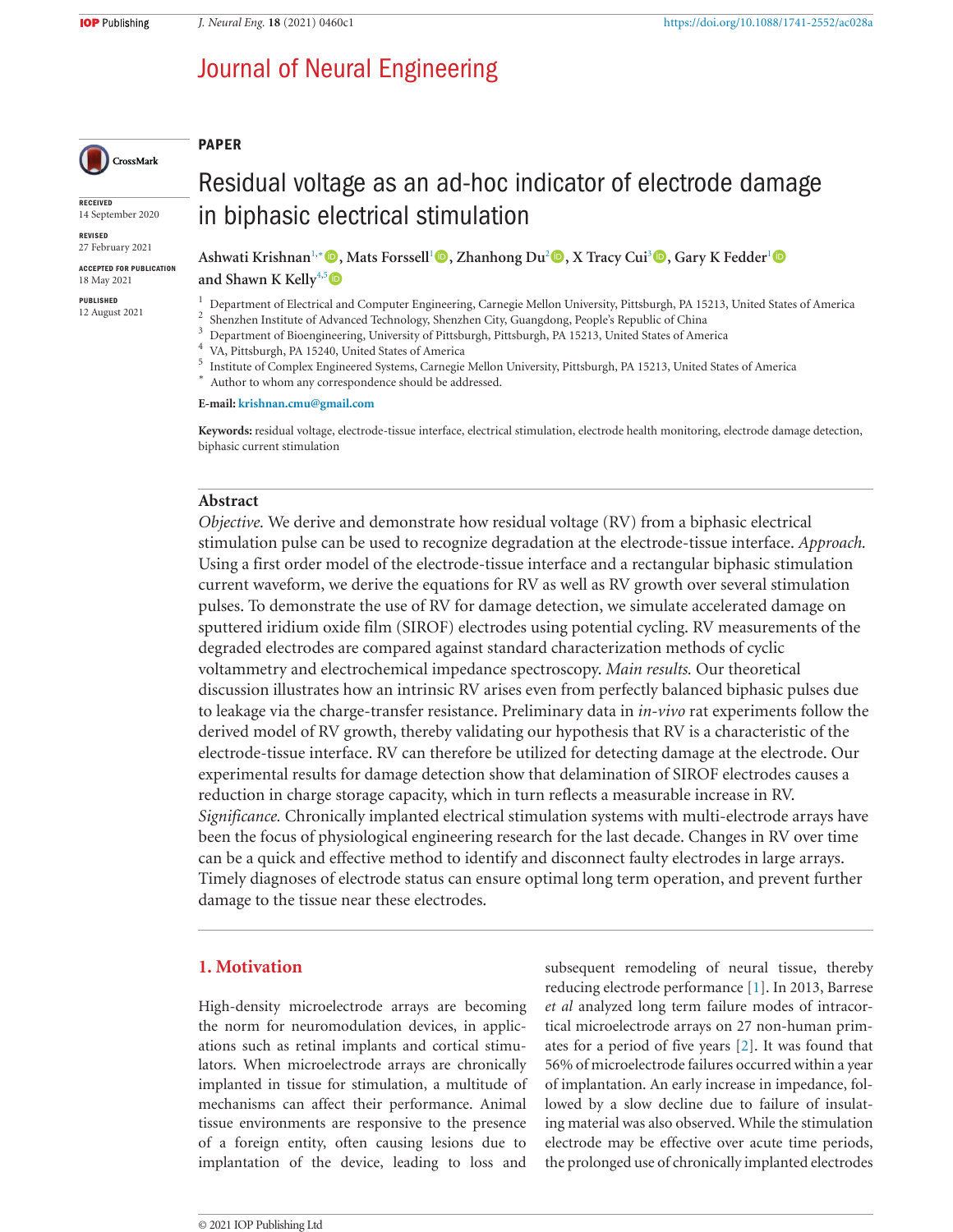often exhibit unwanted responses. Some of the mechanisms that contribute to electrode-tissue interface damage on prolonged use include:

- a change in the electrochemical impedance due to a barrier following encapsulation of fibrous growth,
- movement of electrodes from the implantation site,
- mechanical breakage (or delamination) of the electrode,
- effects of neural plasticity around the electrode  $[3]$ ,
- changes in the stimulation electrode characteristics due to electrode dissolution  $[4]$ .

Because the number of electrodes in multielectrode arrays can be of the order of 1000 or higher, the problem of identifying functional electrode sites from degraded ones becomes warranted and challenging. Although an understanding of electrode geometry and material as well as stimulus input is required to ensure safe stimulation, they are not sufficient to predict electrode or tissue damage. A review published by Cogan et al in 2016 [5], suggests that the performance of stimulation microelectrodes do not necessarily adhere to the existing norms of stimulation parameters, namely charge per phase and charge density, as suggested in the Shannon equation  $[6]$ . It is advantageous to analyze each damaged/degraded electrode individually through standard electrochemical methods, however, these processes do not scale well because (a) they are time consuming and (b) they involve sizeable instrumentation. If we can diagnose the problem *early* by measuring residual voltage (RV) during stimulation, then we can disconnect any substandard electrode before unpredictable, possibly detrimental changes can occur at the electrode-tissue interface. The research presented in this paper establishes the concept, applicability and evidence of measuring RV after a biphasic stimulus, as a way of detecting any changes to the electrode/electrolyte (tissue) interface in a chronic stimulation implanted electrode. We first present a background, derivation and definition of RV in biphasic electrical stimulation in section 2 and a technical discussion of why it is advantageous to use this method of stimulation and RV measurement for damage detection in section 3. The remainder of the paper outlines rigorous experimental evidence, both *in vitro* and *in vivo*. We present results of RV growth over time in the absence of good charge balancing methods, creating unsafe operating points for stimulation and also conclude that a drastic increase in RV corresponds to reduction in charge storage capacity of stimulation electrodes.

# **2. Residual voltage in biphasic current STIMULATION**

Electrical stimulation for neural prosthesis devices is typically performed using biphasic pulses. Balanced biphasic waveforms were first introduced as a safe method of stimulation by Lilly *et al* in 1955 [7]. Artificial triggering of an action potential can be achieved by voltage stimulation, current stimulation, and more recently switched capacitor stimulation  $[8]$  and high frequency current-switching stimulation [9]. For stimulation electrode materials that involve Faradaic reactions, a charge balanced waveform ensures that electrochemical reactions that occur in the first phase, are reversed in the second phase, ensuring a net zero injection of charge into tissue for safety. While voltage stimulation is more power efficient  $[10]$ , we cannot control the amount of charge that is being delivered into the tissue because the load draws as much current as it requires. The electrode–electrolyte/tissue interface is not a constant or deterministic load, therefore voltage stimulation is not a safe option in dynamic electrode-tissue environments. Therefore, biphasic *current* stimulation has become the *de facto* standard because charge delivery can be controlled more efficiently for loads where the impedance varies over time.

## **2.1. Biphasic current stimulation**

Biphasic current stimulation waveforms are electric current stimulus signals, typically rectangular waveforms, that consist of a stimulation phase, an interphase delay, followed by a recovery phase (figure  $1(a)$ ). The *stimulation* phase is the phase that elicits the action potential in the neuronal cell. The *RECOVETY* phase is used to neutralize the charge sent in the first phase. The stimulation phase of biphasic waveforms is usually cathodic because it is more efficient in eliciting an action potential from an excitable cell  $[11]$ . The recovery phase is the anodic phase, used to electrically neutralize the charge injected by the cathodic phase, after the generation of the action potential. The *interphase delay* is a period with zero stimulation between the stimulation and recovery phase. The interphase delay is believed to allow the action potential to propagate before charge recovery, although there is ongoing research to study the effects of interphase delay on stimulation  $[12, 13]$ . If the total charge injected in the stimulation phase equals the total charge in the recovery phase, i.e.  $|Q_c| = |Q_a|$ , then the stimulation is said to *balanced*. The mismatch in charge between the cathodic and anodic phases in a biphasic stimulation pulse is termed as the *biphasic mismatch error*. The magnitude and duration of the current pulse depends on the physiology of the target tissue and the application  $[14]$ . A generic current-based, cathodic-first, square, biphasic stimulation waveform is shown in figure  $1(a)$ .

Normal experimental conditions in this work are based on safe stimulation of target retinal ganglion cells through a  $400 \mu m$  diameter sputtered iridium oxide film  $(SIROF)$  electrode  $[10]$ . These cells respond to a maximum stimulation current of 100  $\mu$ A, with initial pulse widths of 1 ms with an interphase delay of  $100 \mu s$ . Residual voltage in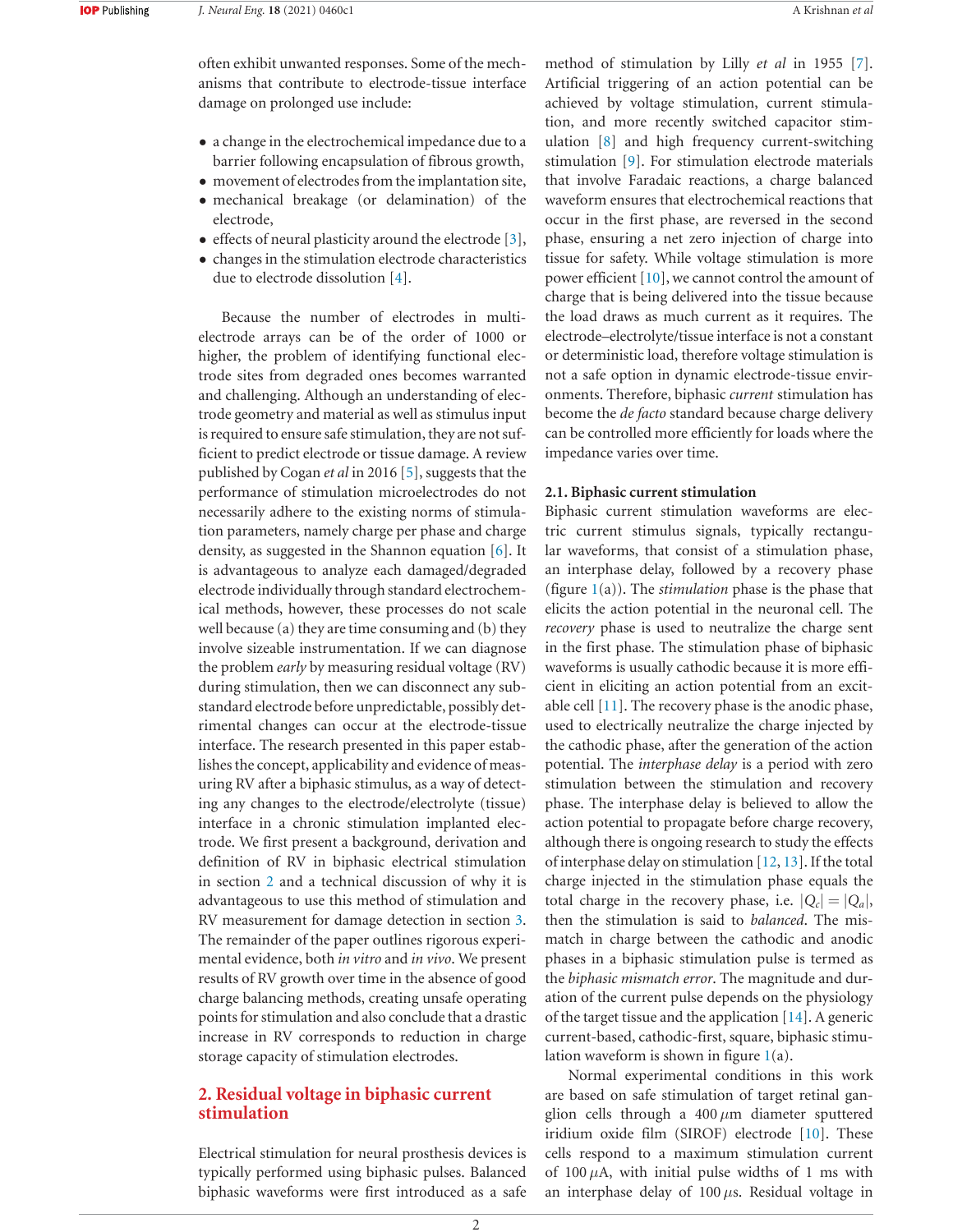

biphasic current stimulation can be observed after a biphasic current pulse passes though an electrodeelectrolyte interface. For the theoretical discussions in this work, we assume the first order model of the electrode–electrolye (tissue) interface  $[15]$ , shown in figure  $1(b)$ , is being driven by biphasic current pulses. The notations used in this paper are described under figure 1.

## **2.2. Origin of residual voltage**

RV is an accumulation of charge that manifests as a voltage when biphasic current pulses are applied across an electrode-electrolyte interface. Consider the biphasic current stimulation pulse (figure  $1(a)$ ), applied across the electrode-electrolyte model shown in figure 1(b). For a *balanced* biphasic current pulse (figure 2), the cathodic phase of the biphasic current pulse negatively charges the double-layer capacitance, C<sub>dl</sub>, and the *balanced* anodic phase discharges the capacitor. Observe from figure 2, that the double layer capacitance is nearly always negatively charged (because the stimulation pulse is cathodic-first). Consequently, in the presence of the charge-transfer resistance,  $R_{\text{ct}}$ , there is a *unidirectional* leakage across  $R_{\text{ct}}$ for most of the duration of the stimulation pulse, even if the phases of the stimulation pulse are perfectly balanced  $[16]$ . Therefore, there will be a non-zero RV present at the end of the pulse even with balanced biphasic pulses if  $R_{\rm ct}$  is included in the model.

For the notations described in figure  $1(a)$ , the RV at the end of the anodic pulse width, in terms of the biphasic stimulation pulse-widths is:

$$
\nu_c(t_a+) = -I_c R_{\rm ct} [e^{-(T_i+T_a)/\tau} - e^{-(T_c+T_i+T_a)/\tau}] + I_a R_{\rm ct} [1 - e^{-(T_a)/\tau}].
$$
 (1)

In particular, for a *balanced* biphasic waveform, if  $|I_c| = |I_a| = I$  and  $T_c = T_a = T$ , (1) reduces to an expression that has a non-zero value at the end of the anodic pulse as shown in  $(2)$ , which implies that there exists an *intrinsic* RV,

$$
\nu_c(t_a+)_{\text{intr}} = IR_{\text{ct}} \left[ 1 - e^{-(T_i+T)/\tau} + e^{-(2T+T_i)/\tau} - e^{-(T)/\tau} \right].
$$
\n(2)

While this is a first order model of the electrodeelectrolyte interface, it allows us to understand the characteristics of the RV, with respect to the electrode model parameters. The expression for RV in biphasic current stimulation for a first-order model shown in (1) is the voltage that appears at the end of the *first* pulse. In practice, several stimulation pulses are continuously applied, the following section describes the development of the model equation for RV growth.

## 2.3. RV growth

In the absence of charge control methods, the RV will grow over time, as can be extrapolated from the charging of the capacitor in figure  $1(b)$ . The time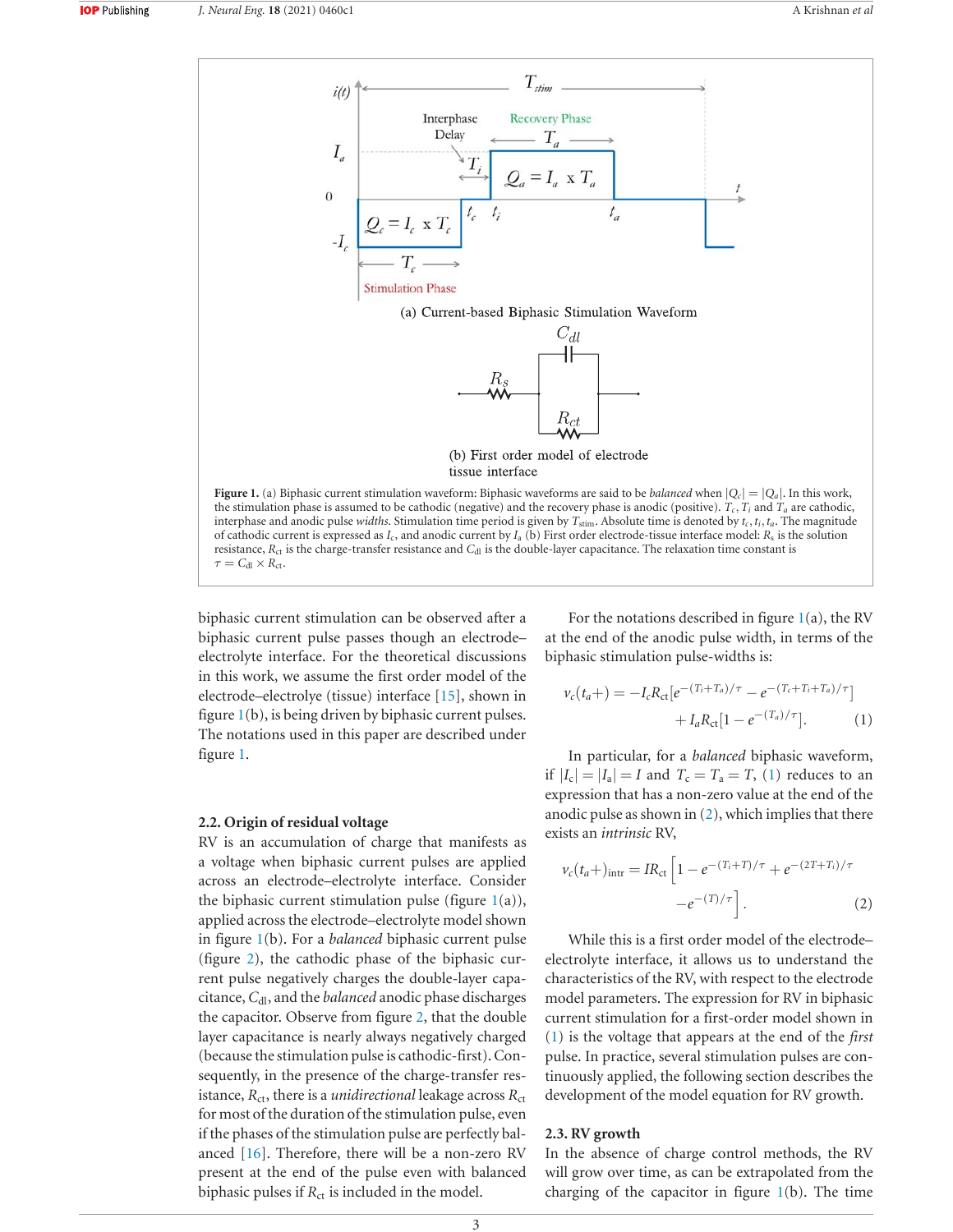

required for the double-layer capacitance to completely discharge is theoretically infinite, the time constant of discharge via the charge transfer resistance is  $\tau = R_{\text{ct}} \times C_{\text{dl}}$ , called the *relaxation time constant [17]*. If the frequency of the stimulation pulse is low, then there is negligible net RV growth. Without charge balancing, the stimulation electrode will operate at different bias voltages, higher bias voltages being potentially harmful. Therefore, it is of interest to theoretically understand the model of RV growth in a stimulation electrode over several stimulation pulses.

As a more general case, the RV including the effects of the intrinsic leakage, as well as biphasic mismatch at the end of the anodic pulse of the first biphasic waveform,  $RV_0$ , is shown in (1). This voltage discharges for the time after the anodic pulse, until the next biphasic stimulation pulse,

$$
RV_0 = \text{RV}|_{T_a} \cdot \exp\left(-\frac{T_{\text{stim}} - t_a}{\tau}\right). \tag{3}
$$

If we follow through the differential equation  $(3)$ assuming the same input waveform for the next biphasic stimulation pulse, we get the discharged RV to be,

$$
RV_1 = RV_0 + RV_0 e^{\frac{-T_{\text{stim}}}{\tau}}.
$$
 (4)

By recursively applying  $(4)$  for subsequent stimulation pulses, with the same input biphasic stimulation pulse, we get

$$
RV_n = RV_0 \left[ 1 + e^{\frac{-T_{\text{stim}}}{\tau}} + e^{\frac{-2T_{\text{stim}}}{\tau}} + \dots + e^{\frac{-nT_{\text{sim}}}{\tau}} \right].
$$
\n(5)

The value of the stimulation time period,  $T_{\text{stim}}$ , is typically 10 ms and the relaxation time constant,

 $\tau$ , of a stimulation electrode can be of the order of 20 ms or higher  $[10]$ . Therefore,  $(5)$  can be solved as a sum of a geometric series, where the common factor is  $\exp(\frac{-T_{\text{stim}}}{\tau})$ , which under practical values will be less than 1. The sum of *n* terms for such a series will converge to,

$$
RV_n = RV_0 \frac{1 - (\exp(-T_{\text{stim}}/\tau))^{n-1}}{1 - \exp(-T_{\text{stim}}/\tau)},
$$
 (6)

which as  $n \to \infty$ , converges to,

$$
RV_{\text{sat}} = \lim_{n \to \infty} RV_n = RV_0 \left[ \frac{1}{1 - \exp\left(\frac{-T_{\text{stim}}}{\tau}\right)} \right]. \quad (7)
$$

From  $(7)$ , we observe that the RV saturates, and that the saturated RV depends on the stimulation frequency and the relaxation time constant. One consequence of a saturated RV is that it dynamically changes the operating point of the stimulation electrode. The RV growth saturation in  $(7)$  combines contribution from charge mismatch in the two phases, as well as leakage via the charge-transfer resistance. However, it should be noted that charge mismatch is a systematic error that arises due to electronic inefficiencies, and can be characterized or calibrated prior to stimulation. Any changes to the structure of the electrode itself will be reflected in the charge-transfer resistance, which in turn is captured by deviations from the initial RV measurement. Having developed first-order theoretical models for RV and the extent of its growth, we outline in section 3 the reasons which make the measurement of RV after biphasic stimulation an efficient, ad-hoc method to monitor electrode damage in high density stimulation arrays.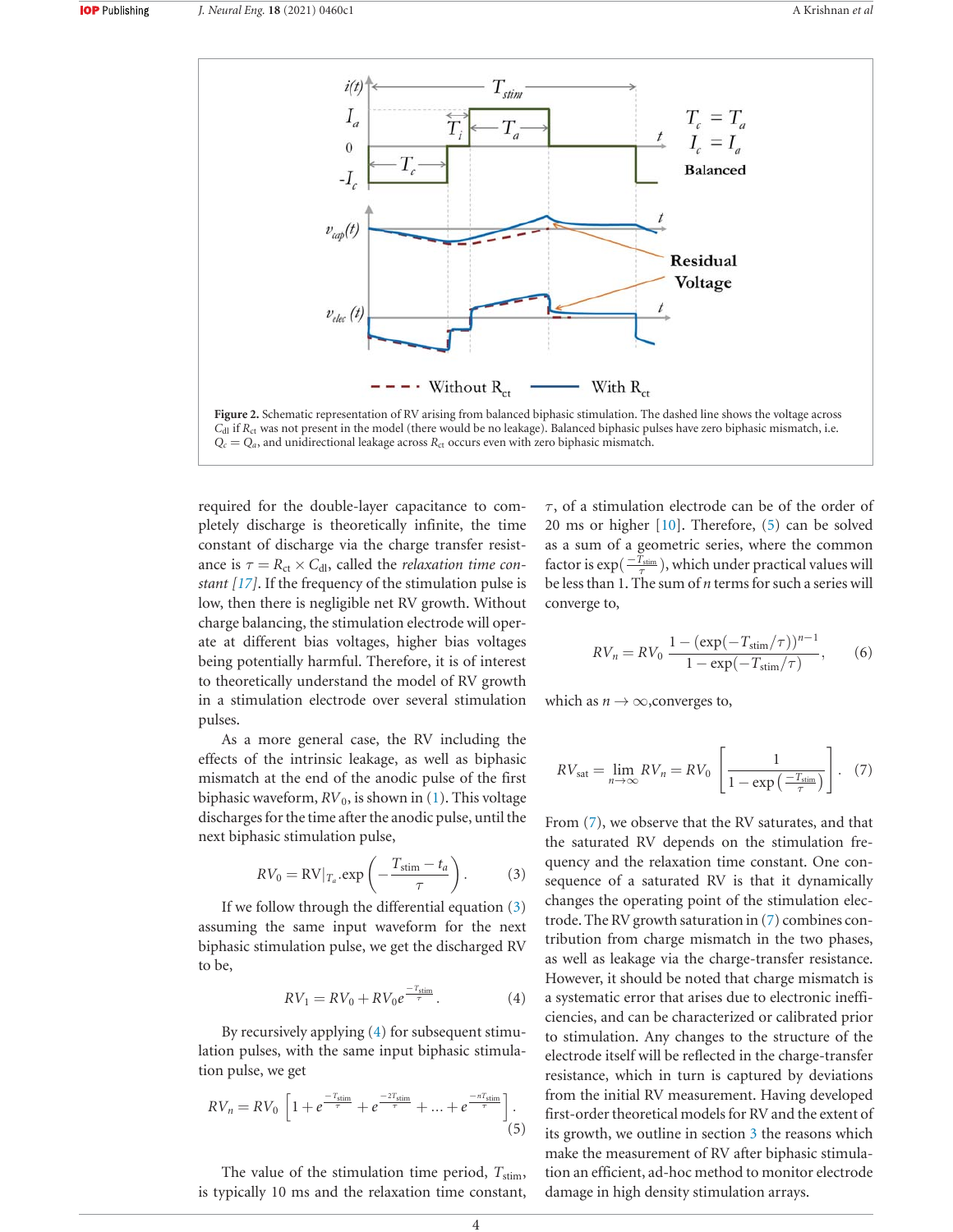# **3. Why use RV for damage detection?**

There are several advantages to using RV as an early indicator of electrode damage: firstly, the RV is one of the most accessible measurements that is a function of  $R_{\text{ct}}$  and  $C_{\text{dl}}$ . The reason it is easily accessible is because it does not require additional electrodes, only a simple sampling at a non-critical period of the stimulation waveform i.e. it does not require an interruption during stimulation. Secondly, the measurement is performed *after* the stimulation pulse. Because the stimulation frequency of most applications is of the order of 100 Hz, state of the art microelectronics can acquire fairly accurate samples at frequencies that are greater by at least two orders of magnitude. Thirdly, the dynamic range for detection of RV is smaller than that required for measuring the entire stimulation waveform. RV values after a biphasic stimulation pulse range in the order of a few millivolts, as opposed to solution resistance  $(R<sub>s</sub>)$  measurements, which can be in the order of volts. This makes it easier to develop low-power hardware circuits for the measurements.

One of the more popular and established mechanism for guaranteeing safety in an electrode is to shortcircuit the electrode immediately after stimulation. The shorting mechanism uses a switch to bypass any residual charge in the form of current away from the electrode after the stimulation is complete. When the shorting switch is active, the voltage on the electrode will be clamped at zero, to keep it at a safe level. The elegance of the shorting method lies in its simplicity, because the electronic switch is one of the most inexpensive pieces of hardware that could be added to a circuit. However, the method is brute-force, and it nulls a voltage measurement that may give us a clue about the health of the interface. To combat this, our work in this paper suggests that one can sample the RV and then short the electrode. There are other ways of charge balancing  $[18]$  to ensure zero RV including using DC block capacitors and long term offset regulation  $[19]$ . However, using these methods may prevent us from obtaining real time information about early damage in implanted electrodes. Cogan et al suggest an alternative method of measuring the electrode voltage during the interphase pulse as a direct measure of the voltage across the double layer capacitance [20]. While a measure of a charged *C*<sub>dl</sub> is very beneficial, the order of biphasic interphase pulse widths is around 100  $\mu$ s and the voltage across the capacitance may be 0.5 V, depending on the size and material of the electrode. These constraints make the design of electrode measurement circuits less scalable and energy inefficient. In an *in vitro* tissue study performed by Merrill and Tresco  $[3]$ , it was found that the variation of electrode impedance with different biological cell cultures *in vitro* increased 20%– 80% from the measured value before contact with the cultures, which is a broad range. RV measurements

provide an indication of whether the stimulation circuit 'sees' the same load circuit as it was designed for. If there is any change, the stimulation system can be designed to shut down or adapt to a different configuration.

In this work, we demonstrate methods of RV measurement before and after degradation of Sputtered Iridium Oxide Film (SIROF) electrodes in phosphate buffered saline (PBS). The following steps were used to validate the measurement of RV from biphasic stimulation as a method to detect evidences of change at the electrode-electrolyte (tissue) interface.

- (a) Characterization of electrodes using cyclic voltammetry (CV) and electrochemical impedance spectroscopy (EIS) before break-in
- (b) Break-in of SIROF electrodes<sup>6</sup>, followed by re-characterization
- (c) Measurement of RV using a biphasic current stimulator with known mismatch
- (d) Characterization of electrodes using CV and EIS and RV
- $(e)$  Comparison of characterization data with RV measurements with CV and EIS measurements

This procedure was followed both in preliminary *in vivo* experiments in rats, as well as in a simulated systematic process to mimic degradation, so that RV can be studied in more samples. Section 4 describes the setup and characterization methods used in this work. Section 5 illustrates preliminary *in vivo* experimental evidence of RV growth. We corroborate our RV measurement data with CV and EIS. Our results in section 7 show that delaminated electrodes exhibited an increase in measured RV after biphasic electrical stimulation  $[21]$ .

# **4. Characterization methods**

The electrochemical setup used in this work (figure  $3$ ) comprised the SIROF working electrode in an array of 15 electrodes (figure  $3(a)$ ) and a coiled platinum (Pt) counter electrode in 1X phosphate buffered saline (PBS) solution. PBS is an isotonic buffer solution used in biological research because the osmolarity, pH and ion concentrations match those of the human body. A three electrode setup was used for cyclic voltammertry (CV) and electrode impedance spectroscopy (EIS) experiments performed using PGSTAT302N potentiostat (Metrohm Autolab, The Netherlands), with an Ag/AgCl reference electrode (Basi Inc. MF2052) to characterize the electrode array (figure  $3(b)$ ). The area of each SIROF (working)

<sup>&</sup>lt;sup>6</sup> A commonly accepted process of activation for sputtered iridium oxide film (SIROF) electrodes prior to regular use.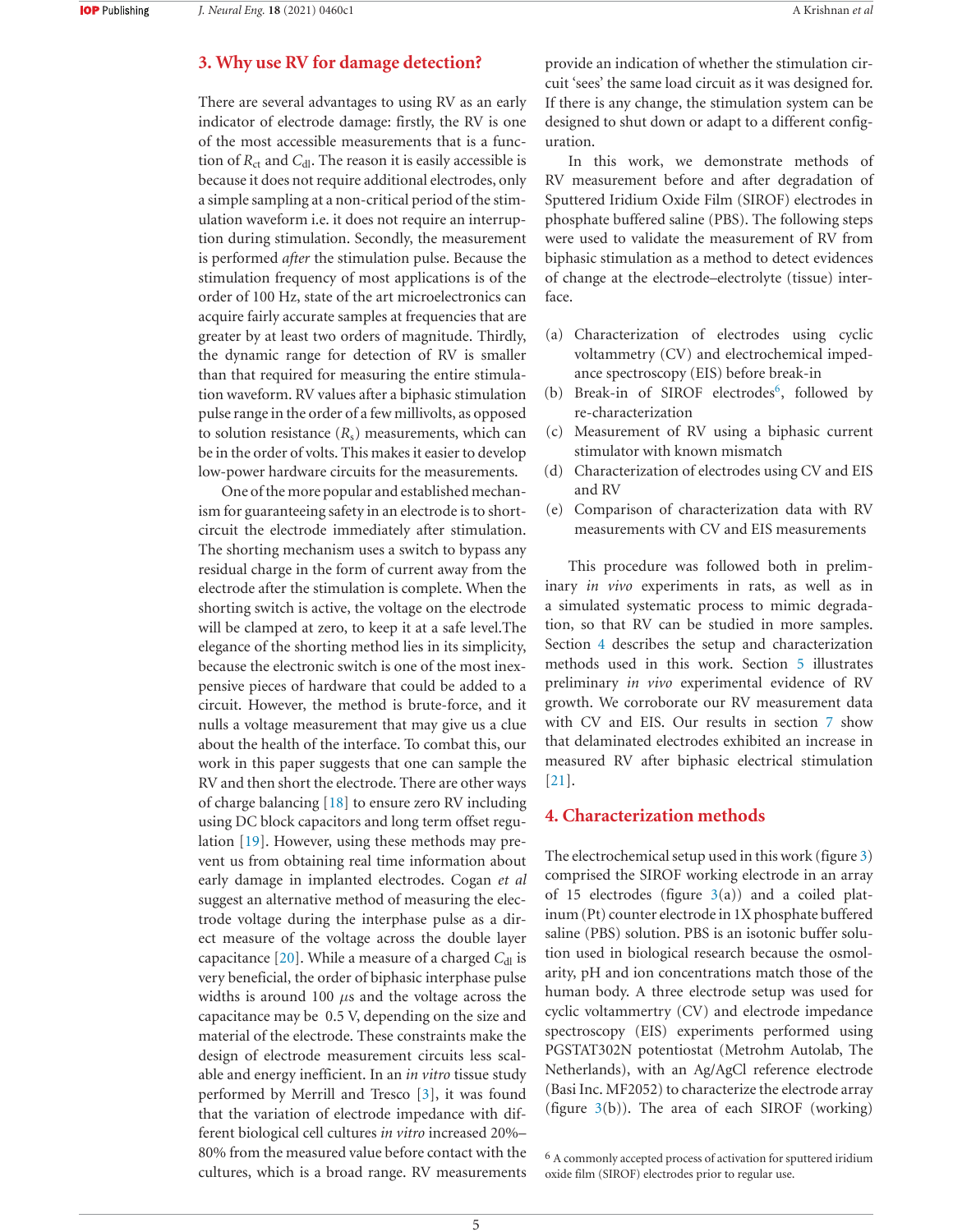

Figure 3. Experimental setup for RV validation experiments: (a) SIROF working electrode array of 15 electrodes obtained from [22] with each electrode of 400  $\mu$ m diameter. The working electrode array was bonded to a circuit breakout board using cellophane tape, and sealed in a container using silicone glue. (b) Simplified three electrode measurement setup for Autolab Metrohm (c) Two electrode measurement setup for stimulation. The counter electrode (Basi Inc. MW1033) is made of platinum and has a surface area 2000 times the area of the SIROF electrode, which is sufficient to neglect any potential changes across the counter electrode.



electrode is approximately 2000x smaller than the platinum counter electrode used in the setup, therefore, charge accumulation at the counter electrode is assumed to be negligible when compared to the working electrode. Therefore, practical electrical stimulation and subsequently, RV measurements, employ a two electrode (figure  $3(c)$ ) setup.

#### **4.1. Electrode material**

Faradaic materials such as SIROF electrodes were developed to achieve higher charge injection capacities  $[23]$ . The SIROF electrodes used in this work were developed by Shire *et al* at Cornell University as part of the Boston Retinal Implant Project. The details of the fabrication process of the electrodes are described in  $[22]$ . A schematic cross section of the sputtered iridium film electrodes used in this work is shown in figure 4.

The polyimide based electrode array, containing 15 electrode sites, was first lifted-off from its silicon substrate. Once removed, the array was adhered to a circuit breakout board using cellophane tape, such that the contacts on the array aligned with the contacts on the board. In order to hold the electrode in place with respect to the circuit board, a 3D printed clamp was used to press the electrode against the circuit board. The clamp was sealed in silicone to prevent seepage of saline through capillary effect under the electrode, which can cause shorting of electrode pads.

Table 1. Typical CV and EIS parameters for electrochemical characterization.

| CV parameter                  | Value                  |
|-------------------------------|------------------------|
| Scan rate                     | $0.1 \text{ V s}^{-1}$ |
| Lower potential limit $(V_L)$ | $-0.6V$                |
| Upper potential limit $(V_H)$ | $+0.8$ V               |
| # Zero crossings              | 6                      |
| EIS parameter                 | Value                  |
| Sinusoidal input              | $10 \text{ mV}_{RMS}$  |
| Lower frequency limit         | $0.1$ Hz               |
| Upper frequency limit         | $100 \text{ kHz}$      |
| # Frequency values            | 50                     |

# 4.2. Preparation & break-in SIROF electrode array The electrodes are characterized prior to first use using CV and EIS with a three-electrode measurement setup. The parameters used for typical CV and EIS characterizations are described in table 1.

After initial characterization, the electrodes were subject to potential cycling (repeated CV cycles) to activate the iridium oxide film. Activation by means of repeated CV measurements causes the initial layer of iridium oxide to become extended as a thicker, hydrated oxide [24]. The CV cycles were performed at a scan rate of 0.1 V  $s^{-1}$ , between the limits of  $-0.6V/+0.8V$  [23] for 14 min. For these experiments,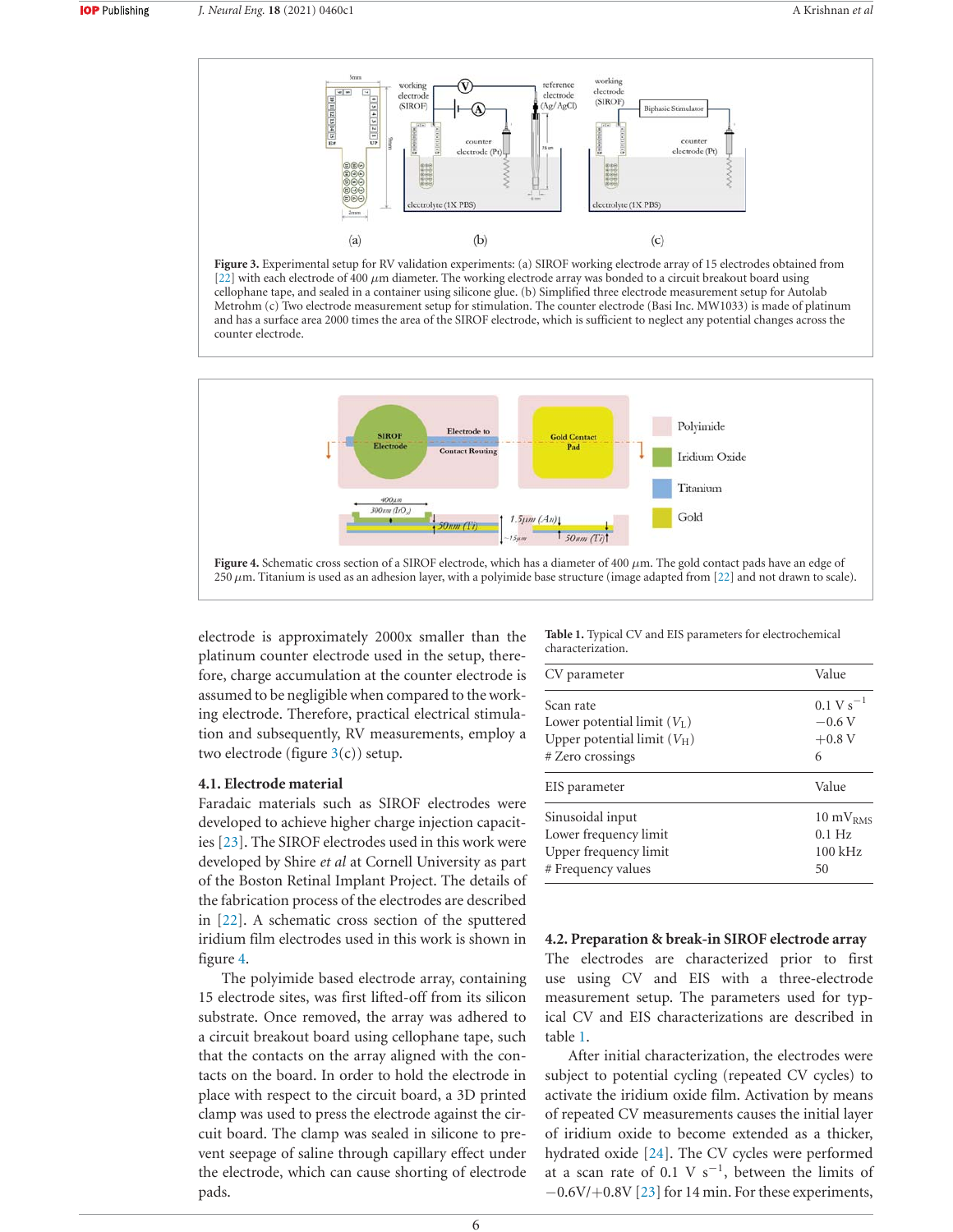

the number of zero-crossings was adjusted to set the duration of the CV cycling. Of the 15 electrodes present in the electrode array, 13 electrodes were prepared for use and characterized using CV and EIS (figure  $3(a)$ ).

#### **4.3. Biphasic stimulation responses**

To study the effects of RV across the electrodeelectrolyte interface, a programmable stimulator was designed and developed in our lab. The biphasic current stimulator with active feedback (BiCAF) board is a programmable, controllable high impedance biphasic current source (figure  $5$ ) with provision to implement active feedback algorithms in neural stimulation systems. The components of the board can be modified to suit different magnitudes of current. The RV measurement is sampled using the LF398 integrated circuit, which is a sample and hold integrated circuit with an input impedance of  $10^{10} \Omega$ . The sampled voltage is sent to the analog-to-digital converter present in the Arduino Micro. The Arduino Micro is an open-source, cross-platform microcontroller (ATmega32u4) board, controls the functionality of the system and interfaces with the PC via a serial USB protocol. The stimulation system parameters can be adjusted via a Python-based graphic user interface. The default stimulation parameter values that were used for experimentation are shown in table 2.

All the electrodes were driven by closely balanced biphasic pulses at 100 Hz generated by the BiCAF system. Transient responses for one pulse were measured with a 10  $\text{M}\Omega$ , 14pF probe on a DSO7012B oscilloscope (Keysight, CA, USA) with a minimum sampling rate of 20kS/s, the data was smoothed in MATLAB (Mathworks, MA, USA) using a moving average filter.

## **4.4. Data from characterization measurements**

## *#ATHODAL CHARGE STORAGE CAPACITY*

The charge capacity of an electrode is used as a measure of the maximum charge that can be injected into the electrolyte through the electrode  $[23]$ . The cathodal charge capacity was obtained by numerically

|  | Table 2. BiCAF performance parameters. |  |
|--|----------------------------------------|--|
|--|----------------------------------------|--|

| System block    | Parameter                                | Value           |
|-----------------|------------------------------------------|-----------------|
| Power supply    | Dual power supply                        | $>\pm 10$ V     |
|                 | Min. voltage<br>compliance               | 2.5V            |
| Current source  | Current DAC<br>resolution                | 8 bit           |
|                 | Pulse rise/fall time                     | $10 \mu s$      |
|                 | Pulsewidth resolution                    | $1 \mu s$       |
|                 | Max. current<br>amplitude                | $\pm 100 \mu A$ |
|                 | Biphasic charge<br>mismatch              | 1.5%            |
| Microcontroller | Clock frequency                          | 16 MHz          |
|                 | ADC conversion time                      | $<$ 250 $\mu$ s |
|                 | ADC resolution                           | 10 bit          |
|                 | Min. voltage meas-<br>urement resolution | 1mV             |

integrating the current under the negative half of the CV curve, and dividing it by the area of the electrode. The units of cathodal charge capacity are reported as coulombs per square centimeter  $(C \, \text{cm}^{-2})$ .

## 4.4.2. Impedance

The magnitude and phase of EIS plots were recorded for all the electrodes. The low frequency impedance on the magnitude plot provides a lower bound of  $(R_s + R_{ct})$  values. The high frequency impedance is a measure of the solution resistance,  $R_s$ . In this work we have assumed a simplified electrode-electrolyte (tissue) model (figure  $1(b)$ ) to illustrate the existence and application of RV in biphasic stimulation. While a detailed description and extraction of the impedance parameters is beyond the scope of this work, we have provided complete impedance plots to illustrate the deviation of impedance and RV when subject to the simulated electrode degradation protocol.

Using the methods outlined above, we performed acute, preliminary *in vivo* experiments in rats to see if RV growth followed the model we derived in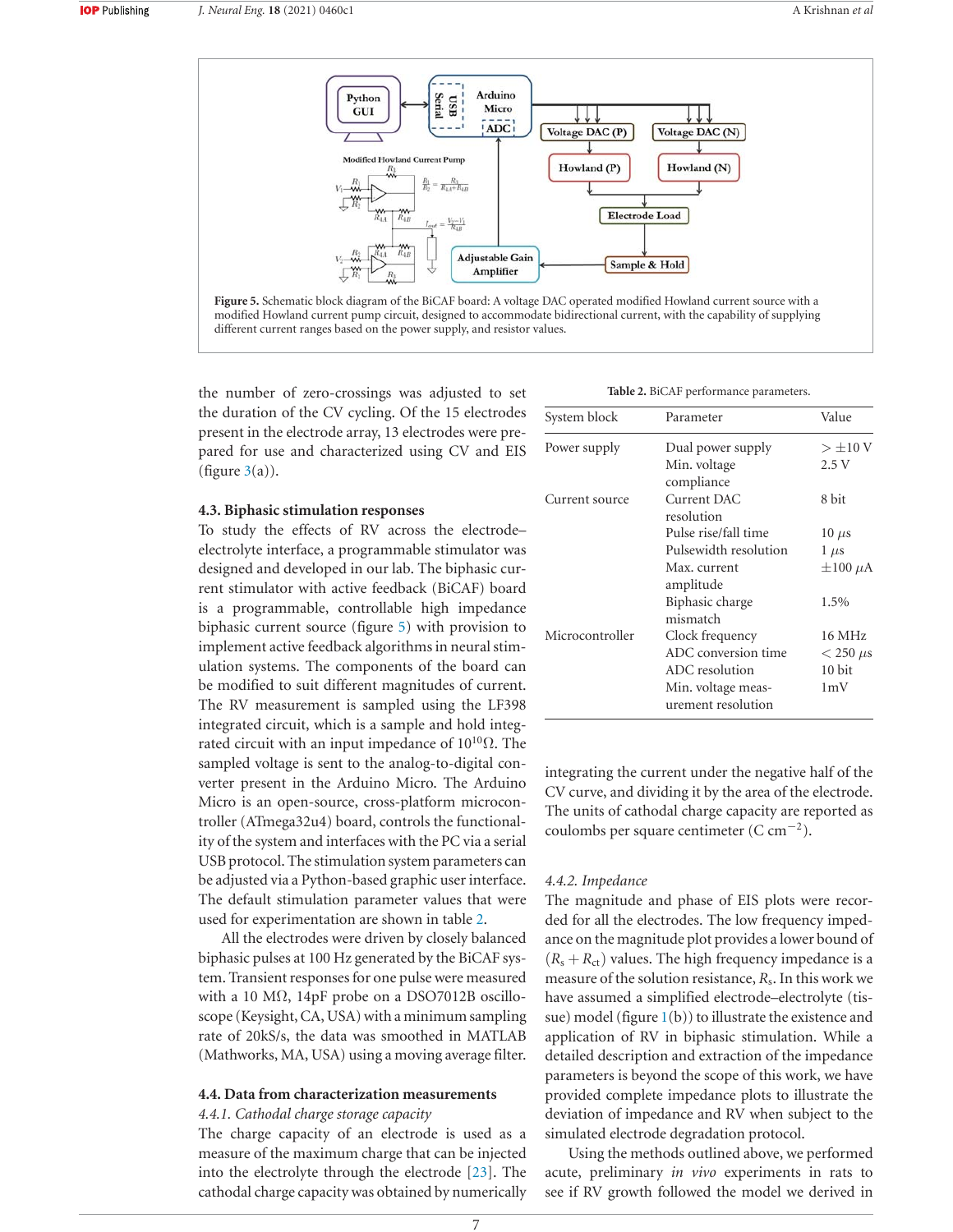

while sub-dural is under the dura. Photograph of the electrode array mounted on a Sprague-Dawley rat. The location was chosen based on ease of surgical accessibility of the neural tissue.

section 2, and understand what effects uncontrolled RV growth can have at the electrode-tissue interface.

Table 3. Stimulation parameter values.

## **5. Evidence of RV in experiments in vivo**

Experiments performed in physiological PBS allow us to mimic passive chemical environments and the dielectric properties of biological interfaces. To develop effective dynamic neural stimulators, it is imperative to observe the active nature of the electrode-tissue interface. There has been no evidence in prior work showing how high the RV growth can be *In vivo* tissue. We present the results of a preliminary experiment on RV growth in the brain tissue of a live anesthetized rat. The purpose of the experiment was to observe the how high the RV can go to in neural tissue and observe the effects of RV in vivo. We observed the incidence and growth of RV, and characterized the electrode-tissue interface in vivo.

All the experimental and surgical procedures were approved by the Institutional Animal Care and Use Committee (IACUC) at the University of Pittsburgh, and were in compliance with the US Public Health Service policy on the human care and use of laboratory animals. We used one Sprague-Dawley rat, which was anesthetized for the duration of the experiment. A craniotomy was performed to expose the *dura-mater*. The SIROF electrode array (figure  $3(a)$ ) was mounted in two locations, epidural and subdural (figure  $6(a)$ ). The electrode was placed near the visual cortex. A platinum counter electrode was placed near the working electrode. To prevent the tissue from drying, the environment is flushed with saline solution. A photograph of the experimental setup is shown in figure  $6(b)$ . The stimulation parameters used for these experiments are the same as those specified in table 3.

The electrode-tissue interface characteristics were measured using CV and EIS using the Metrohm Autolab equipment before and after prolonged exposure to RV at the epidural and subdural electrode locations. RV growth was observed in saline solution for approximately 60 min, in the epi-dural location for 35 min and in the sub-dural location for 15 min. The RV growth curves for the epi-dural, sub-dural

| Parameter                     | Symbol                                | Typical value |
|-------------------------------|---------------------------------------|---------------|
| Stimulation                   | $F_{\text{stim}} = 1/T_{\text{stim}}$ | $100$ Hz      |
| frequency                     |                                       |               |
| Cathodic pulse<br>width       | $T_c$                                 | $1000 \mu s$  |
|                               |                                       |               |
| Anodic pulse width            | $T_{\rm a}$                           | $1000 \mu s$  |
| Interphase delay              | $T_{\rm i}$                           | $100 \mu s$   |
| Cathodic current<br>amplitude | $I_c$                                 | $100 \mu A$   |
| Anodic current<br>amplitude   | $I_{\rm a}$                           | $100 \mu A$   |

and saline cases are shown in figure  $7(c)$ . A significant result from this work is the evidence that the RV can grow beyond the water window limits (for SIROF electrodes). The RV growth model derived in section 2.3 appears to be valid in the case of *in-vivo* tissue.

The electrode-tissue interface was characterized using CV and EIS before and after exposure to the RV growth, for both the epi-dural (35 min) and the sub-dural locations (15 min), shown in figures  $8, 9(a)$  and (b).

## 5.1. Discussion

The *in vivo* experiments performed as part of this work give a very practical idea of the nature of RV and whether we need to be concerned about its existence and growth in real animal tissue. The RV growth curves between cases *in vivo* and *in vitro* along with a model fit done using the Curve Fitting Tool in MAT-LAB is shown in figure  $7(c)$ .

The time constant shown in the plot refers to the relaxation time constant, and the RV growth equation used for the model fit is based on  $(7)$ . There are three main observations from the plot: (a) the relaxation time constant is higher for the *in-vivo* cases and (b) the final value of the voltage is higher in the *in vivo* cases and  $(c)$  the final value is higher than the water window limits for the SIROF electrode. The increase in time constant and steady-state voltage is explained by an increase in either the double-layer capacitance  $(C_{\rm dl})$  or the charge-transfer resistance  $(R_{\rm ct})$ , or both. Observe from  $(2)$  that the voltage at the end of the anodic pulse of a biphasic stimulation pulse contains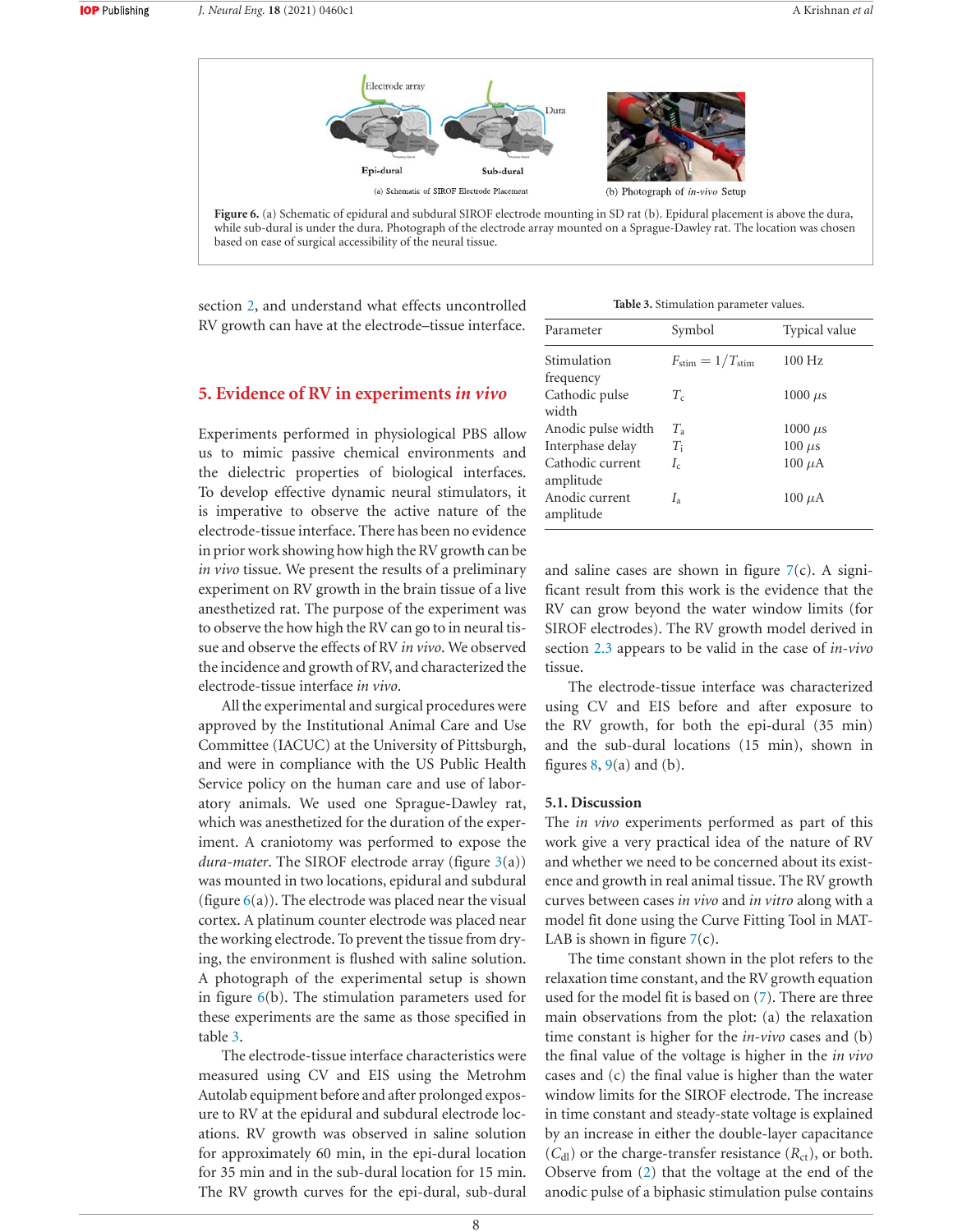





the parameters  $R_{\text{ct}}$  and  $C_{\text{dl}}$ , which captures information about the electrode-electrolyte interface, and not just the biphasic mismatch error between anodic and cathodic pulses. This preliminary *in vivo* experiment, validated by a first-order model equations show that monitoring of RV can provide early information about the status of a stimulation electrode in tissue. We proceed to elaborate on the relevance of using RV to examine the state of the electrode–tissue interface during stimulation.

# **6. Simulated degradation**

# **6.1. Electrode degradation protocol**

The main objective of this paper is the idea that one can use RV from biphasic current stimulation, as an ad-hoc indicator of changes at the electrode-electrolyte interface. The basis of using RV measurements and subsequent applications are outlined in section 3. From the standpoint of highdensity stimulation electrode systems, if there is any

indication of damage at any one of the electrode interfaces, a timely RV measurement can ensure that the damaged channel can be disconnected to avoid further problems.

In order to validate the usefulness of measuring the RV, the approach followed in this work is to systematically and repeatably degrade stimulation electrodes and measure the RV. There is empirical evidence that exposing SIROF electrodes above the electrochemical water window limits of  $-0.6$  V/ $+0.8$  V, causes damage to the film [23]. We have shown in section 5 that these limits can indeed be reached if RV growth is not controlled. Using the water window limits as a premise to trigger degradation, the electrodes were subject to CV cycling at limits that are *above* −0.6V/+0.8V, each for a duration of  $1 h$ , in  $1 X$  PBS. The values of zero crossings in table 4 are adjusted to make sure all the electrodes are exposed to the saline under each condition for the same duration of 1 h. The duration was empirically chosen to ensure that different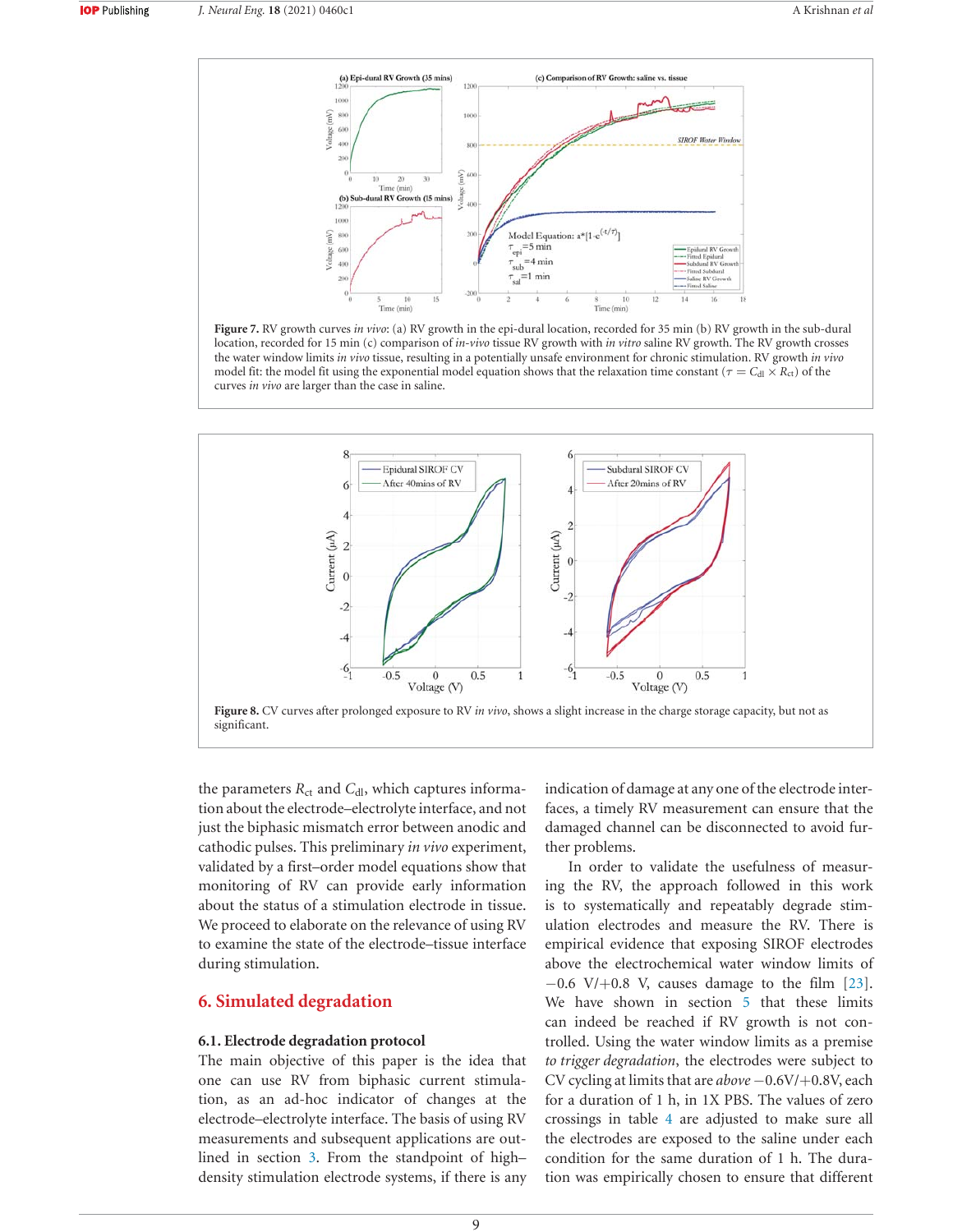

Figure 9. (a) Subdural EIS after 20 min of prolonged RV exposure (b) epidural EIS after 40 min of prolonged RV exposure.

| <b>THERE</b> I. Degradation protocol asing $\cup$ $\cdot$ . |             |          |             |                  |                                     |
|-------------------------------------------------------------|-------------|----------|-------------|------------------|-------------------------------------|
| Degradation protocol                                        | Electrodes# | Vī.      | $V_{\rm H}$ | # Zero crossings | Deviation from water<br>window (WW) |
| $\mathbf{I}$                                                | 5, 10, 15   | $-0.4V$  | $+0.6V$     | 360              | Within WW                           |
| H                                                           | 3,4,6       | $-0.6V$  | $+0.8$ V    | 257              | At WW                               |
| Ш                                                           | 7,8,9       | $-1.2V$  | $+1.4V$     | 200              | Above WW by $ 0.6V $                |
| IV                                                          | 12,13,14    | $-1.6V$  | $+1.8V$     | 105              | Above WW by $ 1V $                  |
| V                                                           | 11          | $-1.8 V$ | $+2.0V$     | 100              | Above WW by $ 1.2V $                |

|  | Table 4. Degradation protocol using CV. |  |  |
|--|-----------------------------------------|--|--|
|--|-----------------------------------------|--|--|

Degradation protocol using CV, by using the potential limits for the CV measurement above water window limits for SIROF [23]. The electrode numbers are based on the numbers marked in figure 3(a). V<sub>H</sub> and V<sub>L</sub> are the set upper and lower limits of the CV cycle.

levels of degradation were incited on the electrode by the different CV potential limits. The electrodes were characterized and imaged before and after the degradation. A total of 13 electrodes were degraded, with 3 electrodes for each of the 4 experimental conditions. To illustrate an extreme case of damage, one electrode was exposed to a very high potential limit window. The experimental details for the degradation protocol are described in table 4. Each electrode was degraded at regular chronological intervals, for instance, each nominal case potential cycling was performed every 3 h. The reason for such periodic scheduling was to include the effect of the electrode exposure to saline for long durations.

# $6.1.1$ *. Note on degradation protocol*

We have seen from preliminary experiments done *in in section*  $5$ *, that in the absence or failure of* charge balancing mechanisms, RV can grow to exceed water window levels, which can lead to electrode damage. A degradation protocol was designed to introduce some damage to the electrode-electrolyte interface. While the protocol does not aim to characterize the exact mechanisms that lead to degradation in typical stimulation scenarios, it accelerates voltage damage at the electrode-electrolyte interface. Using CV we were able to systematically repeat the same degradation profile for several electrodes, at different levels, and induce damage within a short time. The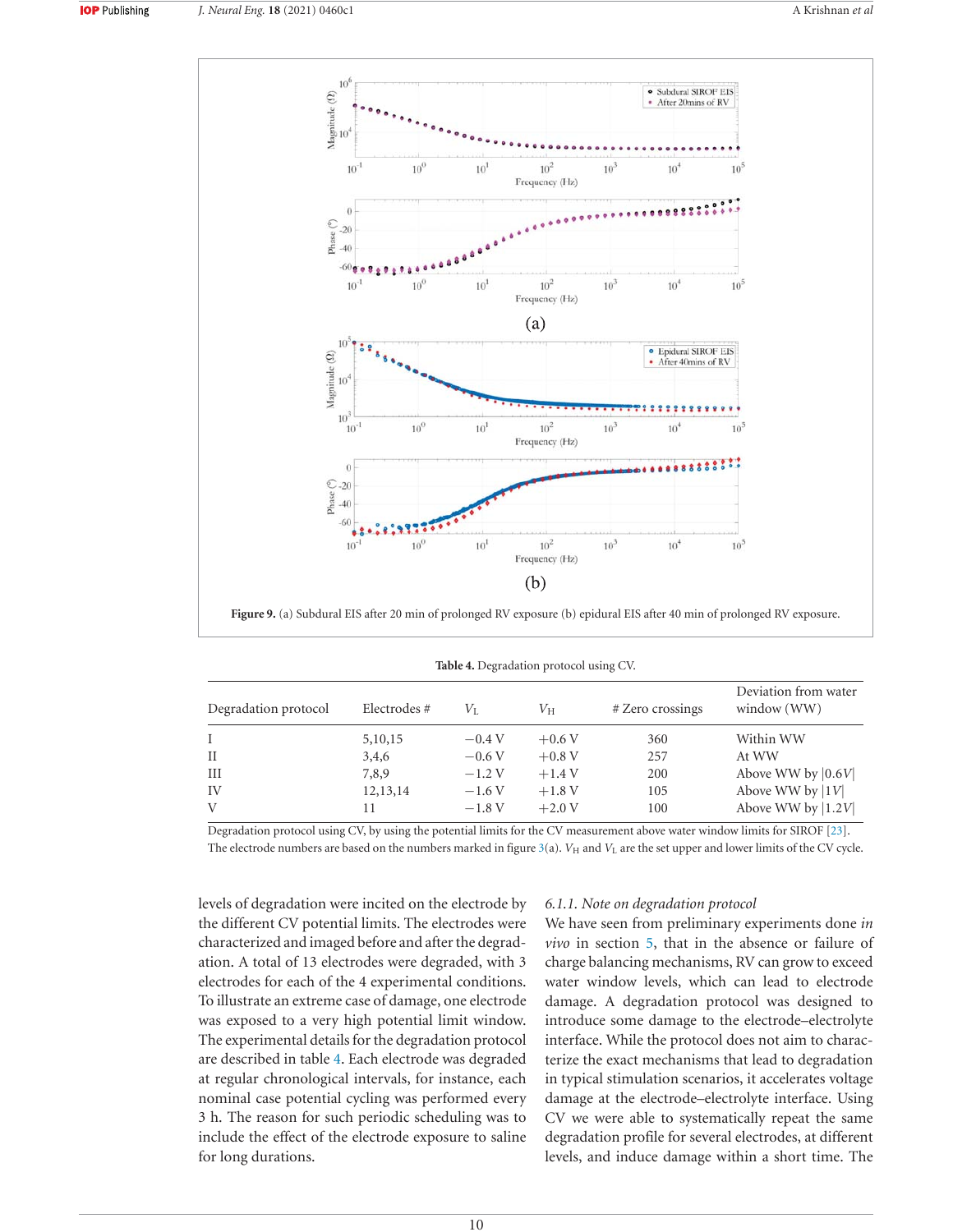

types of damage that were observed were cracking of the electrode surface, corrosion and delamination. It must also be noted that the experiments performed in this paper to validate the usefulness of RV were demonstrated with a single type of electrode, i.e. SIROF, other electrodes may exhibit different mechanisms of damage. The results and images described in section 7.3 will elucidate the different types of damage achieved through the use of the protocol, and discuss how RV can be used to detect some of these changes.

## **6.2.** Imaging

Preliminary optical imaging of the electrodes to view the systematic degradation was done using the ScopeTek MD560 Digital Microscope. To study the nature of degradation, the electrodes were imaged using an environmental scanning electron microscope (eSEM). An eSEM allows the collection of electron micrographs of specimens that are uncoated (non-conducting), by allowing a relatively high pressure in the specimen chamber. The eSEM model used was the Quanta 200 (FEI, OR, USA).

# **7. Results and discussion**

For the 13 electrodes that were subject to the degradation protocol described in table 4, biphasic responses were obtained for all electrodes before and after applying the protocol. All the electrodes (three electrodes per degradation category) were also characterized by CV and EIS, before and after the application of the degradation protocol.

## **7.1. Pre-degradation characterization**

Stimulation electrodes are typically characterized by their cathodal charge storage capacity. Cathodal charge storage capacity is calculated by numerically integrating the area enclosed by the negative *Y*-axis curve of a CV plot. CV plots consist of multiple zerocrossings, as shown in figure  $10(a)$ . In this work, a total of six zero-crossings were used for a typical characterization, which implies there are three complete CV scans. While the first scan was omitted because the response is in a non-steady state, to calculate the charge storage capacity, the second and third scans were averaged (figure  $10(b)$ ) and the cathodal charge storage capacity was obtained from figure  $10(c)$ . Henceforth, all CV plots reported in this paper are averaged CV plots. The break-in procedure for SIROF electrodes (described in section 4.2) involves potential cycling the electrode between the water window limits. This process increases the real surface area of the SIROF material, thereby increasing the charge storage capacity. The averaged CV scans for all electrodes before applying the degradation protocol are shown in figure  $11(b)$ .

The average transient biphasic response for 13 electrodes *before* degradation is shown in figure 11(a). The step increase in the electrode voltage corresponds to the ohmic response of the solution resistance,  $R_s$ , and the slope refers to the charging mechanism of the double-layer capacitance, C<sub>dl</sub>, as well as the discharging across the charge-transfer resistance,  $R_{\text{ct}}$  (to first order).

Electrode-electrolyte interfaces are characterized by EIS in order to determine the impedance characteristics. The mean and error of the EIS Bode plots (magnitude and phase) for the electrochemical impedance of all the electrodes before applying the degradation protocol are shown in figure  $11(c)$ . The potential cycling of the SIROF material activates it, which increases the real surface area of the electrode and hence increases the doublelayer capacitance. An increase in the capacitance shows a decrease in the low frequency impedance in figure  $11(c)$ .

# **7.2. Degradation protocol**

The degradation protocol described in table 4 was applied on a total of 13 electrodes, with 3 electrodes each for protocols DP-I to DP-IV, and one electrode for DP-V because it was an extreme case. CV plots demonstrating each condition are shown in figure 12. As the voltage range increases, the current conducted across the interface increases by more than one order of magnitude. The degradation procedure was used primarily to *alter* the characteristics of the electrode-electrolyte interface,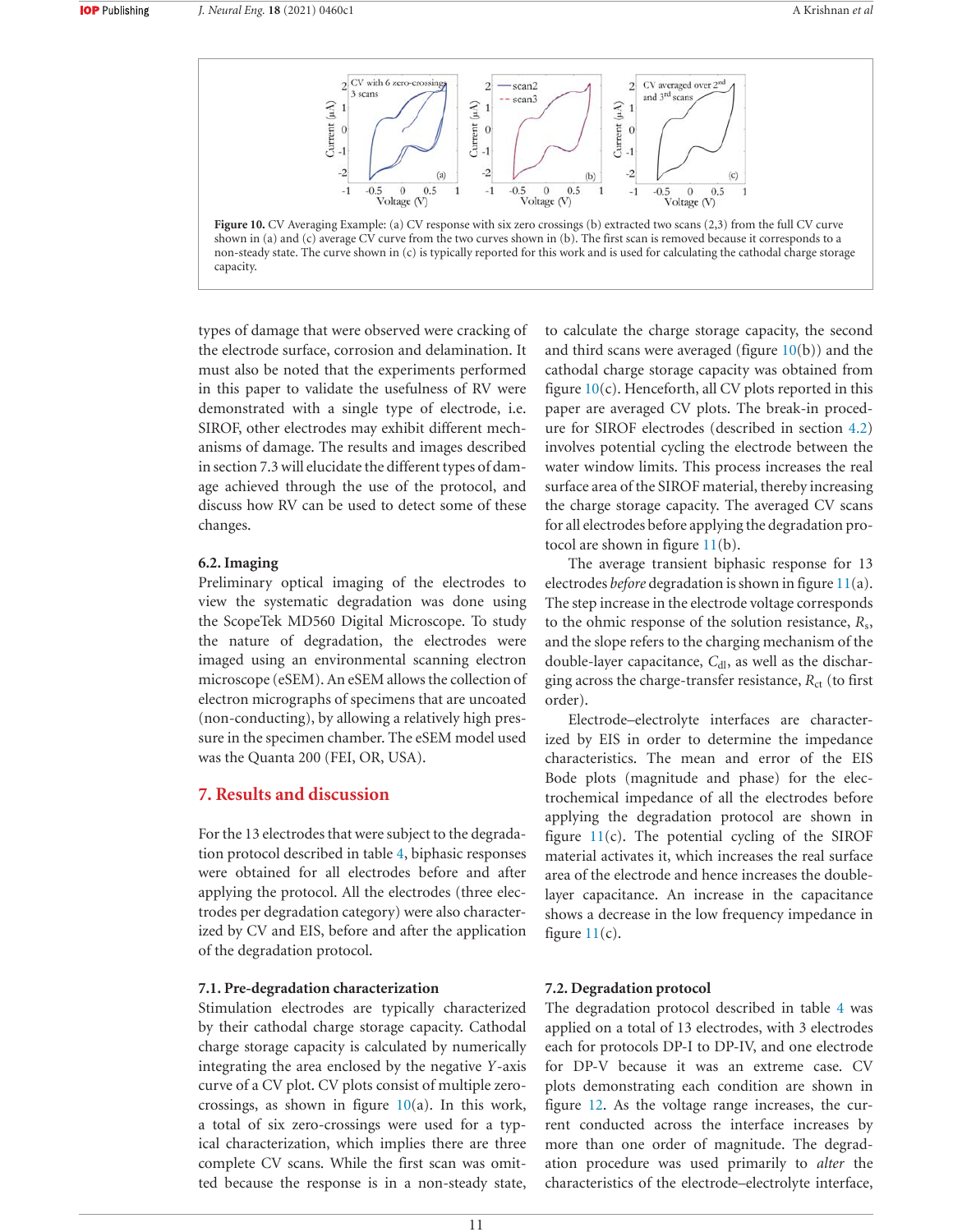

Figure 11. Characterization plots before degradation protocol: (a) biphasic transient response of SIROF electrode array: the graphs shows the mean of the transient biphasic response of 13 electrodes #3-#15, along with error bars for different time points (downsampled for clarity), with a maximum voltage error range of 80mV. (b) CV plots: the data here show the mean and error for the averaged CV cycle (figure 10) for electrodes  $#3 - #15$ . The break-in of the electrodes by potential cycling activates the iridium oxide, thereby increasing the charge storage capacity of the electrodes (section 4.2). (c) EIS Bode plots: the data here show the mean and error of the magnitude and phase plots for electrodes  $\#3-\#15$ . The break-in of the electrodes by potential cycling activates the iridium oxide, increasing the capacitance, thereby decreasing the low-frequency impedance on the magnitude plot.

to study RV measurements on altered stimulation electrodes.

# **7.3. Post-degradation protocol results**

#### *F.3.1.* eSEM imaging

Low vacuum scanning electron microscope (eSEM, 50 000X magnification) images of the electrodes after the degradation protocol. The protocol enabled the creation several degraded electrode modes, such as corrosion, mechanical damage, re-deposition and delamination, which are shown and described in figure 13.

## 7.3.2. Biphasic transient responses

A comparison of the biphasic responses and CV characterization for each of the degraded electrodes is shown in figure 14. Recall that the biphasic stimulation pulse is a rectangular current pulse (figure  $1(a)$ ). When a rectangular current pulse passes through a capacitor  $(C_{\rm dl})$ , the resulting waveform is a straight line, with a slope of  $(1/C_{dl})$ . Therefore, a decrease in the slope of the biphasic response, indicates an increase in the double-layer capacitance to first order, which can be observed in figures  $14(c)$ –(f). The electrodes subject to DP-IV, which mainly exhibit surface delamination, i.e. a significant loss of the the SIROF material coating, show a drastic reduction in the charge storage capacity thereby increasing the amplitudes of the biphasic response, and subsequently the RV.

RV can theoretically be sampled at any point after the biphasic pulse, constrained only by the measurement circuit. Here, we present two cases, figure  $15(a)$ shows the values of the RV 1  $\mu$ s and figure 15(b) shows the values 1 ms after the anodic phase, for the electrodes before and after the degradation protocol. Smaller C<sub>dl</sub> values, which are apparent in the case of surface delamination, correspond to a higher RV, which is evident from the RV sampled after 1  $\mu$ s (figure  $15(a)$ ). The later the measurement is made, as shown in figure  $15(b)$ , the harder it becomes to distinguish between the degraded cases due to noise interference.

## 7.3.3. Charge storage capacity

As described in section 4, the cathodal charge capacity ( $C \text{ cm}^{-2}$ ) was obtained by integrating under the negative half of the CV curve, and dividing it by the geometric area of the electrode. While a gradual transition can be observed across the samples from initial use until degradation (figure  $16$ ), there is a distinct reduction in cases where the SIROF film has significantly delaminated. For electrodes tested with degradation protocols DP-I  $(\#5, \#10, \#15)$  and DP-II  $(\#3, \#4, \#6)$ , which are within and at the water window limits, an increase in charge storage capacity is observed (figure  $16$ ), without a significant change in the surface topology (figures  $13(b)$  and  $(c)$ ). For DP-III (#7,#8,#9), the damage is more pronounced, causing visible cracking on the surface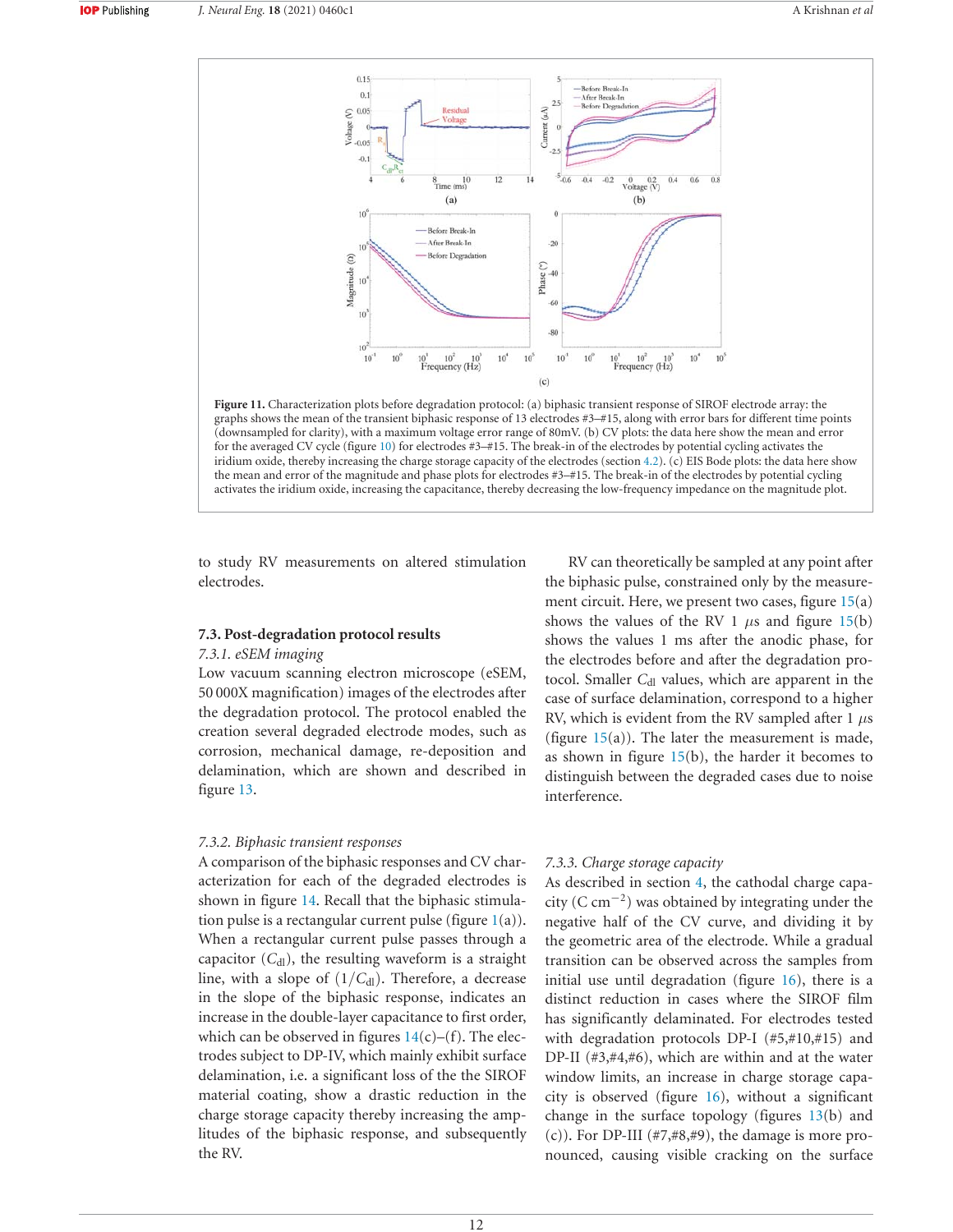





resulting in absence of SIROF material in most areas, #12, #13 shows absence of SIROF film (f) DP-V, test case for very high voltage range, resulting in delamination.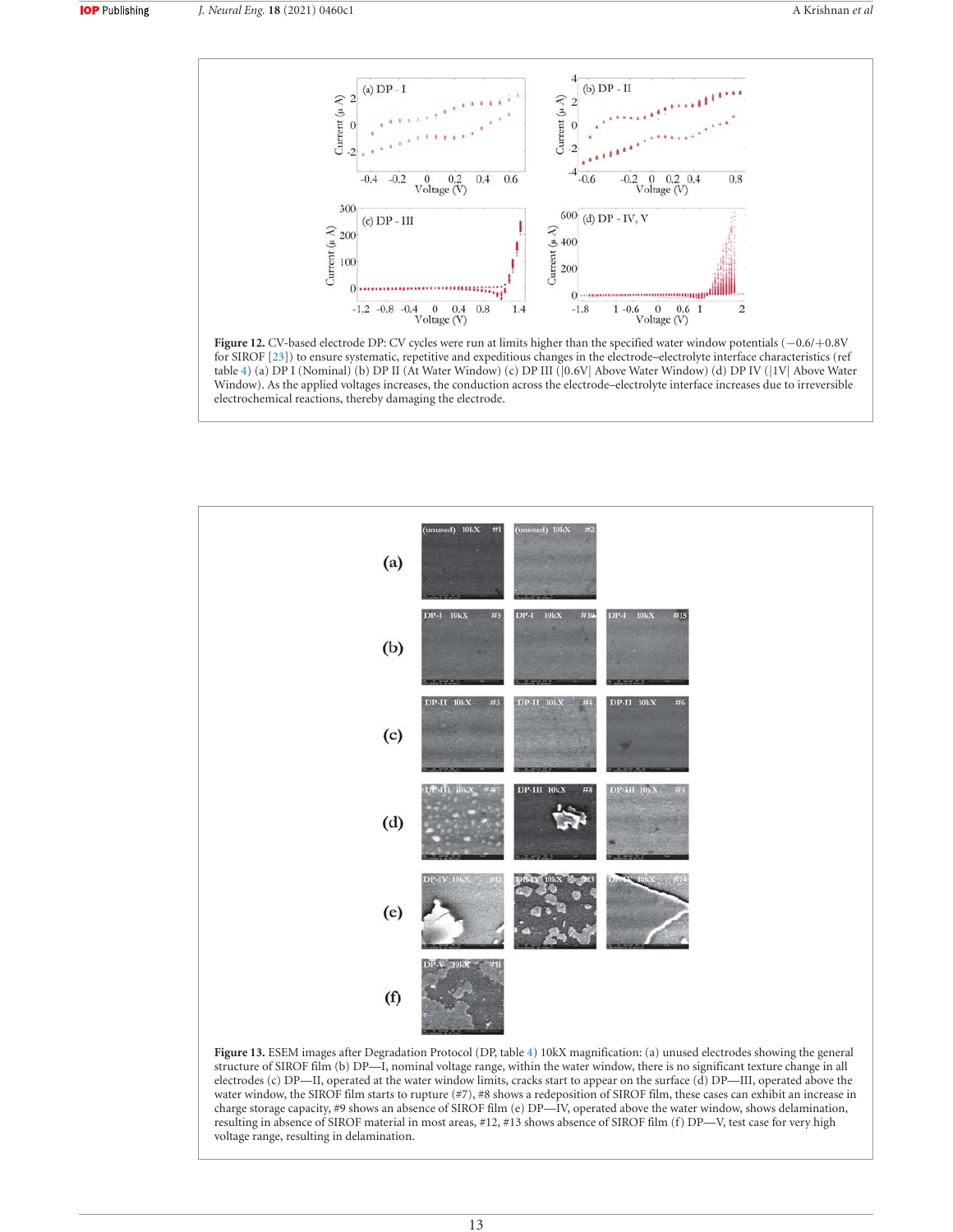

Figure 14. Outcome of DP—Biphasic response and CV plots (a) and (b) DP-I, Nominal case within the water window (c) and (d) DP-II, at the water window. There is a noticeable decrease in the slope of the biphasic response, indicating an increase in the double-layer capacitance, corroborated by the increase in the enclosed area of the CV curve. (e) and (f) DP-III, above the water window by  $|0.6|V$ . There is an increase in the solution resistance, indicated by the step change in the biphasic response. The CV curve, while showing an increase in area, also shows a lot more electrochemical reactions, based on the sharp peaks at higher voltage ranges. Surface cracking exhibited in figure  $13(d)$  can exhibit an increase in the real surface area. (g),(h), above the water window by |1|V, indicating large RV values for electrodes where surface delamination is predominant. (i) EIS Bode plots after DP: The solid blue line shows the mean plot from all electrodes before degradation. For protocols DP-I, DP-II and DP-III, there is no significant change in the magnitude plot between them, but they decrease from the pre-degraded response. The degraded cases, DP-IV and DP-V show a large increase in impedance, corresponding to a large increase in residual voltage measurement.



(figure  $13(d)$ ), and redeposition of SIROF material. This case is interesting because it causes an *increase* in the charge storage capacity, but this increase is not a reliable feature. If there is a large deviation from the standard charge storage capacity, a *decrease* in RV can imply cracking on the electrode surface. For the last case of complete delamination, at that point, there is no SIROF material remaining, which decreases the capacitance significantly.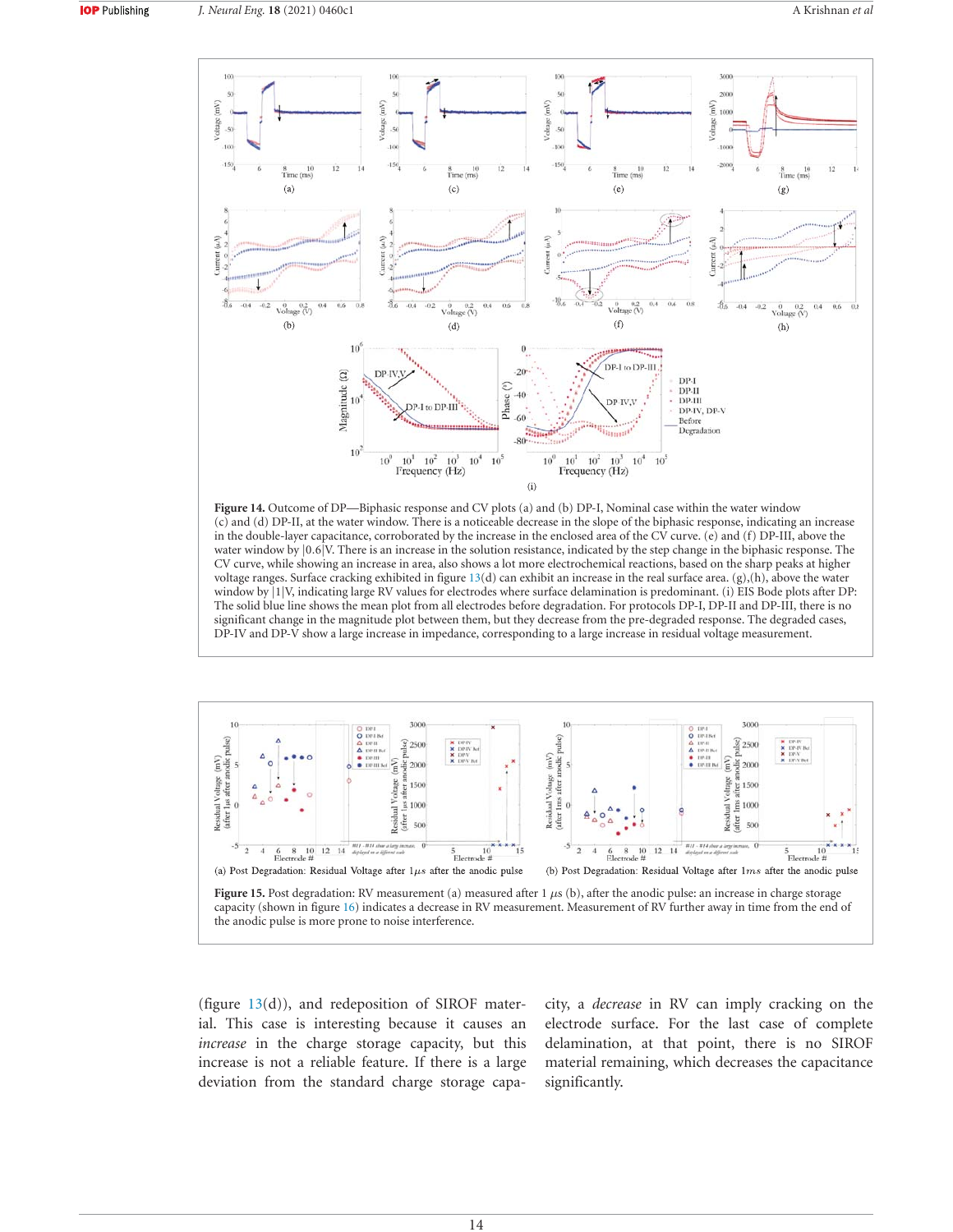

Figure 16. Cathodal charge storage capacity response: The figure shows the cathodal charge storage capacity for the electrodes before and after applying our degradation protocol. Initially, the electrodes exhibit a mean charge storage capacity of 5.7 mC cm<sup>−2</sup>. All the electrodes were subject to potential cycling for 60 minutes at voltage ranges described in table 4. The potential cycling increases the charge storage capacity, indicating an increase in the value of the double-layer capacitor. Damaged electrodes, however, show a drastic reduction in charge storage capacity, due to delamination of the SIROF electrode. The degradation procotol (DPI-V) is marked with a different color, but is considered as a case of SIROF film delamination.



## **8. Conclusion**

RV is a leakage phenomenon that can occur during perfectly balanced biphasic electrical stimulation due to discharge of the double-layer capacitance via the charge-transfer resistance. Because it is representative of the condition of the electrode-electrolyte (tissue) interface, measurement of RV is a useful tool to monitor changes that occur at the interface. Stimulation electrodes are typically coated with an electrochemically active material, like iridium oxide, in order to enhance their charge injection capacity. The charge-transfer resistance in the firstorder model represents the electrochemical reactions that take place across the interface. Using a first-order model of the electrode-electrolyte (tissue) interface, we describe the source of RV in balanced biphasic electrical stimulation. Using electrochemical analysis methods such as CV and EIS, and comparing against RV measurements, we demonstrate the correlation between RV measurement and electrode damage. While the values presented in this paper have used SIROF electrodes as a proof-of-concept, different systems may present different values, but the concept of measuring RV remains unchanged. Our motivation for including RV measurement in any closed loop neuromodulation system is evident from *in vivo* experiments performed in rats showing how uncurtailed RV grows to levels that are beyond the electrochemical water window.

From our studies presented in this paper, we are able to draw the following conclusions:  $(a)$  RV is present even when the biphasic stimulation is perfectly charge balanced; (b) there is evidence to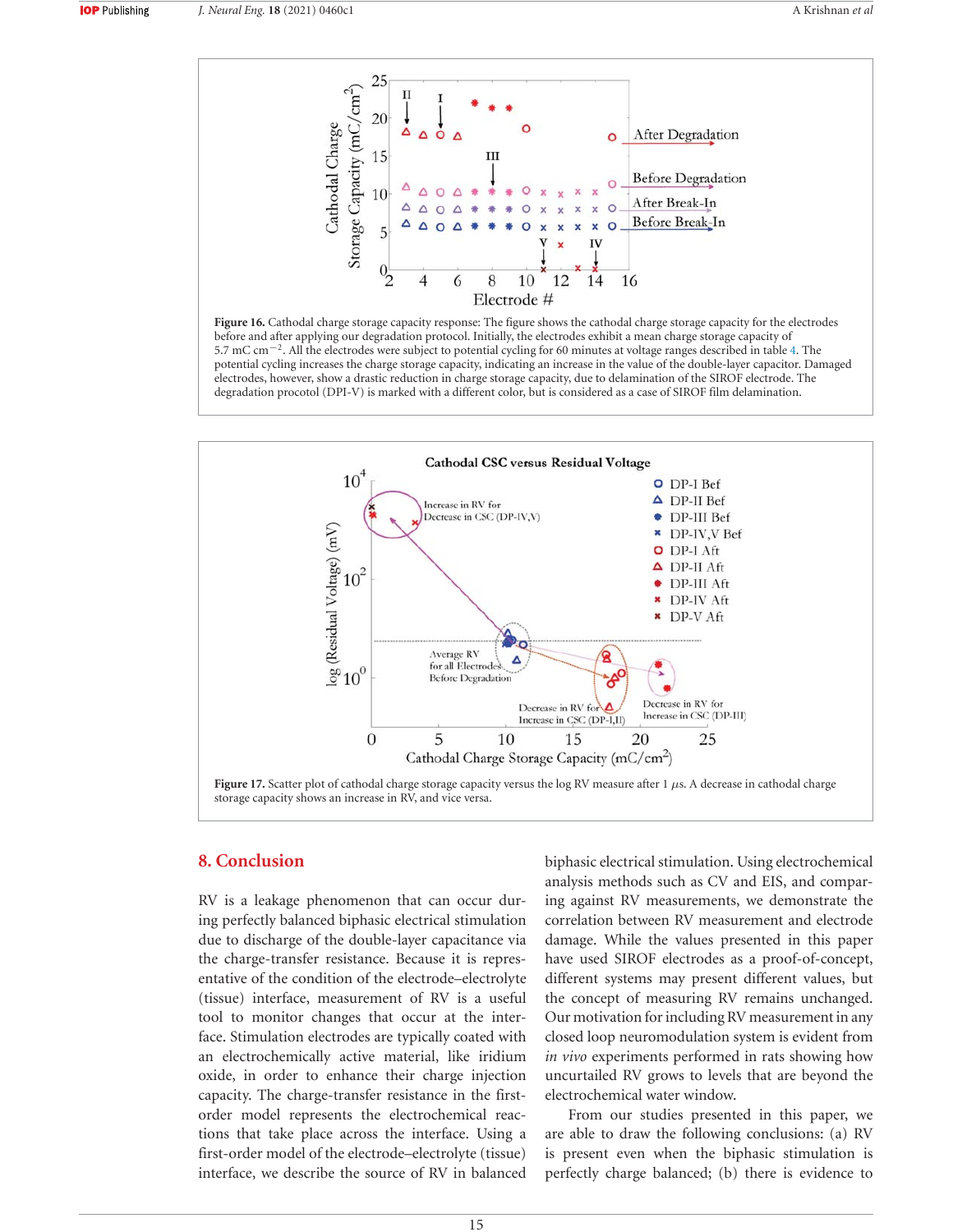suggest that cases of electrode cracking or delamination of SIROF electrodes can be detected by RV measurements during stimulation. A decrease in the charge storage capacity corresponds to an increase in the measured RV (figure  $17$ ); (c) RV measurements should preferably be done as close in time to the end of the anodic phase as possible, in order to ensure a reliable demarcation between nominal and degraded cases; (d) preliminary *in vivo* experiments in anesthetized rats show evidence that RV growth can grow beyond the water window limits.

The *in vivo* RV growth to water window levels occurs in a short time frame (40 min), and the average life of a chronic implant device is a few years. A lot of physiological effects in biological systems only occur on chronic exposure, which can be more than 7 h. A future direction of this work would be to observe (a) RV variations in different types of stimulation electrodes and at different charge densities and (b) long term electrode degradation of electrodes implanted *in vivo*, while simultaneously observing RV measurements. From a system design standpoint, the fact that RV exists even with zero charge mismatch implies system design effort can be split between minimizing mismatch and developing feedback based charge balancing methods. On the other hand, implementation of existing charge balancing methods  $[16, 19]$ , can incorporate these ad-hoc RV measurements to ensure that unwanted voltages do not linger at the electrode node, while still retaining valuable diagnostic information in the process of charge balancing. In applications involving implantable electronics, where *in situ* characterizations using traditional CV and electrode impedance spectroscopy methods can often be inaccessible, we present RV measurement as an efficient and scalable way of diagnosing discrepancies in multi-electrode systems.

## **Data availability statement**

The data that support the findings of this study are available upon reasonable request from the authors.

## **Acknowledgement**

Research reported in this publication was supported by the Dept. of Veterans Affairs grant I01-RX000506, National Institute of Neurological Disorders and Stroke of the National Institutes of Health under Award Number R01NS089668 and NS110564.

# **ORCID** iDs

Ashwati Krishnan Dhttps://orcid.org/0000-0002-9229-1639

Mats Forssell Chttps://orcid.org/0000-0001-7811-6773

Zhanhong Du @ https://orcid.org/0000-0001-6535-1424

X Tracy Cui lo https://orcid.org/0000-0002-0470-2005

Gary K Fedder  $\odot$  https://orcid.org/0000-0002-2380-5210

Shawn K Kelly  $\bullet$  https://orcid.org/0000-0003-3533-5268

# **References**

- [1] Nolta N F, Christensen M B, Crane P D, Skousen J L and Tresco P A 2015 BBB leakage, astrogliosis and tissue loss correlate with silicon microelectrode array recording performance *Biomaterials* 53 753-62
- [2] Barrese J C, Rao N, Paroo K, Traibwasser C, Vargas-Irwin C, Franquemont L and Donahue J P 2013 Failure mode analysis of silicon-based intracortical microelectrode arrays in non-human primates *J. Neural Eng.* 10 6
- [3] Merrill D R and Tresco P A 2005 Impedance characterization of microarray recording electrodes in vitro IEEE Trans. Biomed. Eng. 52 1960-5
- [4] Negi S, Bhandari R, van Wagenen R and Solzbacher F 2010 Factors affecting degradation of sputtered iridium oxide used for neuroprosthetic applications *IEEE 23rd Int. Conf. on Micro Electro Mechanical Systems*
- [5] Cogan S F, Ludwig K A, Welle C G and Takmakov P 2016 Tissue damage thresholds during therapeutic electrical stimulation *J. Neural Eng.* 13 2
- [6] Shannon R V 1992 A model for safe levels of electrical stimulation *IEEE Trans. Biomed. Eng.* 39 424-6
- [7] Lilly J C, Hughes J R, Alvord E C Jr and Galkin T W 1955 Brief, noninjurious electric waveform for stimulation of the brain *Science* 121 468-9
- [8] Jose V J and Ghovanloo M 2010 Towards a switched-capacitor based stimulator for efficient deep-brain stimulation *IEEE Engineering in Medicine and Biology Conf* pp 2927-30
- [9] Liu X, Demostheous A and Donaldson N 2008 In vitro evaluation of a high-frequency current-switching stimulation technique for FES applications 13th Conf. Int. *Functional Electrical Stimulation Society* pp 291-3
- [10] Kelly S and Wyatt J 2011 A power-efficient neural tissue stimulator with energy recovery *IEEE Trans. Biomed. Circuits*  $Svst. 520 - 9$
- [11] Rattay F 1989 Analysis of models for extracellular fiber stimulation *IEEE Trans. Biomed. Eng.* 36 674-82
- [12] Hughes M L, Choi S and Glickman E 2018 What can stimulus polarity and interphase gap tell us about auditory nerve function in cochlear-implant recipients? Hear. Res. 359 50 - 63
- [13] Weitz A C et al 2014 Interphase gap as a means to reduce electrical stimulation thresholds for epiretinal prostheses *J. Neural Eng.* 11 1
- [14] Davidovics N S, Fridman G Y, Chiang B and Santina C C D 2011 Effects of biphasic current pulse frequency, amplitude, duration and interphase gap on eye movement responses to prosthetic electrical stimulation of the vestibular nerve *IEEE Trans. on Neural Systems and Rehabilitation Engineering*  $19<sub>1</sub>$
- [15] Merrill D R, Bikson M and Jefferys J G R 2005 Electrical stimulation of excitable tissue: design of efficacious and safe protocols *J. Neurosci. Methods* 141 171-98
- [16] Krishnan A and Kelly S 2012 On the cause and control of residual voltage generated by electrical stimulation of neural tissue *IEEE Engineering in Medicine and Biology Conf.* pp 3899-902